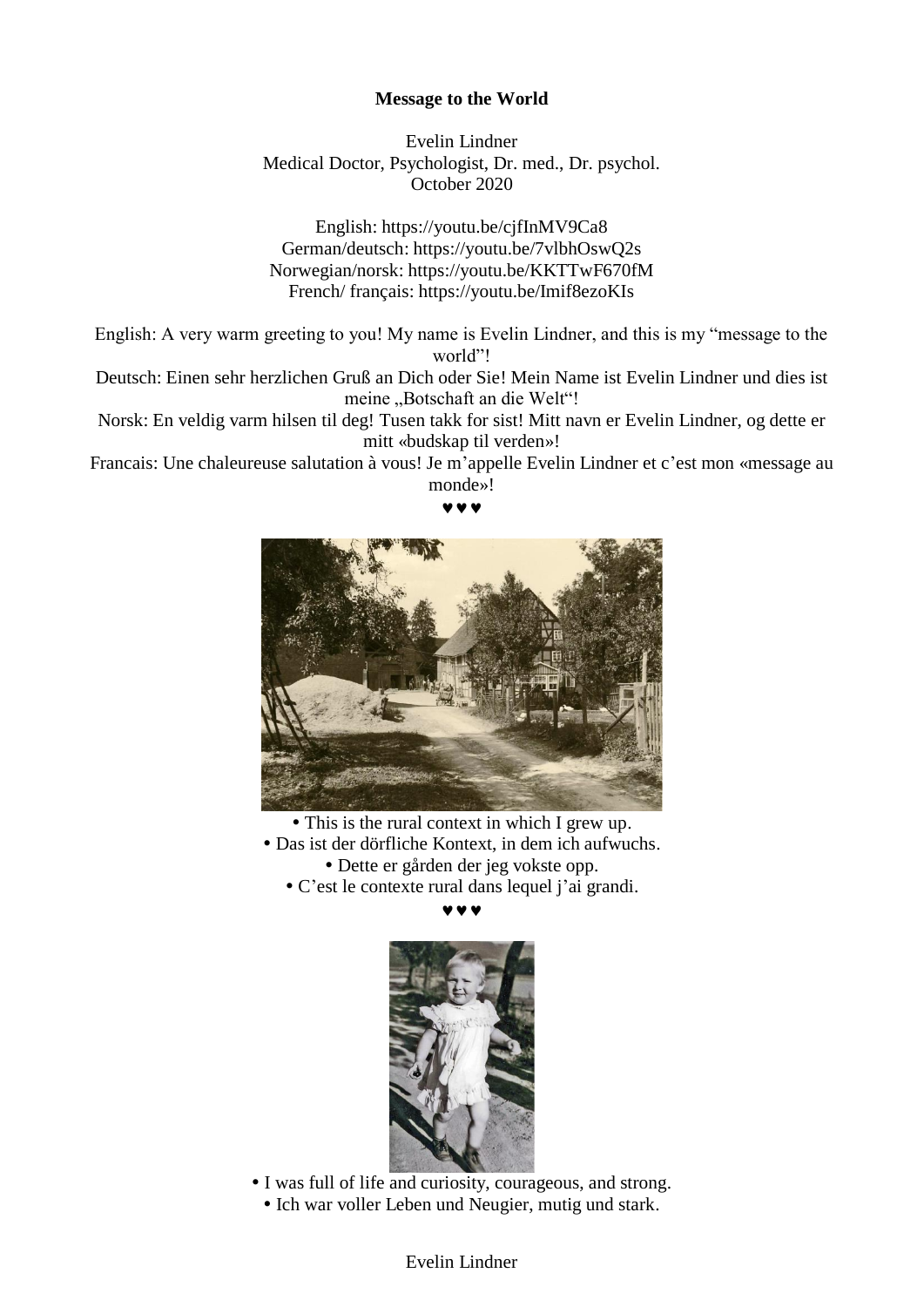- Jeg var full av liv og nysgjerrighet, modig og sterk.
- J'étais pleine de vie et de curiosité, courageuse et forte.

 $\bm{v}$   $\bm{v}$ 



 When I was a child, our planet was still green and blue. What have we done since then? I was born in 1954, and now we have 2020. Within my lifetime, we have poisoned our wonderful blue planet, and we are drowning and burning it.

 Als ich ein Kind war, war unser Planet noch grün und blau. Was haben wir seitdem gemacht? Ich wurde 1954 geboren und jetzt haben wir 2020. In meiner Lebenszeit haben wir unseren wunderschönen blauen Planeten vergiftet, und wir ertränken und verbrennen ihn.

 Da jeg var barn, var planeten vår fortsatt grønn og blå. Hva har vi gjort siden den gang? Jeg ble født i 1954, og nå har vi 2020. I løpet av min levetid har vi forgiftet den fantastiske blå planeten vår, og vi drukner og brenner den.

 Quand j'étais enfant, notre planète était encore verte et bleue. Qu'avons-nous fait depuis? Je suis né en 1954 et maintenant nous avons 2020. Au cours de ma vie, nous avons empoisonné notre merveilleuse planète bleue, et nous la noyons et la brûlons.

 $\bm{v}$   $\bm{v}$ 

# We live in historically unprecedented times, both with respect to crises and opportunities. Never before did we understand as well as now that our world is globally interconnected and has only finite resources.

 Wir leben in historisch beispiellosen Zeiten, sowohl in Bezug auf Krisen als auch in Bezug auf Chancen. Nie zuvor haben wir so gut verstanden wie jetzt, dass unsere Welt global vernetzt ist und nur begrenzte Ressourcen hat.

 Vi lever i historisk enestående tider, bade når det gjelder kriser og muligheter. Aldri før forsto vi like godt som nå at vår verden er globalt vevet sammen og bare har begrensede ressurser.

 Nous vivons à une époque sans precedent, tant en ce qui concerne les crises que les opportunités. Jamais auparavant nous n'avions aussi bien compris que notre monde est globalement interconnecté et ne dispose que de ressources limitées.

### $\bm{v}$   $\bm{v}$

• So far I have not yet met another person who lives as truthfully globally as I do. For more than forty-five years, I have collected experiences and insights on all continents, and this is what has led up to my interest in the topics of dignity and its violation through humiliation. In my work, I strive to understand the core messages of various fields of academic inquiry and reconstruct them from

the perspective of dignity and humiliation. So far, I have done so with war, genocide, and terrorism,<sup>1</sup> international conflict,<sup>2</sup> gender and security,<sup>3</sup> and economics.<sup>4</sup> Now I work on a book on solidarity.<sup>5</sup>

 Bisher habe ich noch keine andere Person getroffen, die so global lebt wie ich. Seit mehr als 45 Jahren sammle ich Erfahrungen auf allen Kontinenten, und das hat zu meinem Interesse an den Themen Würde und deren Verletzung durch Erniedrigung geführt. In meiner Arbeit bemühe ich mich, die Kernbotschaften verschiedener Bereiche der akademischen Forschung zu verstehen und sie aus der Perspektive von Würde und Demütigung zu rekonstruieren. Bisher habe ich dies mit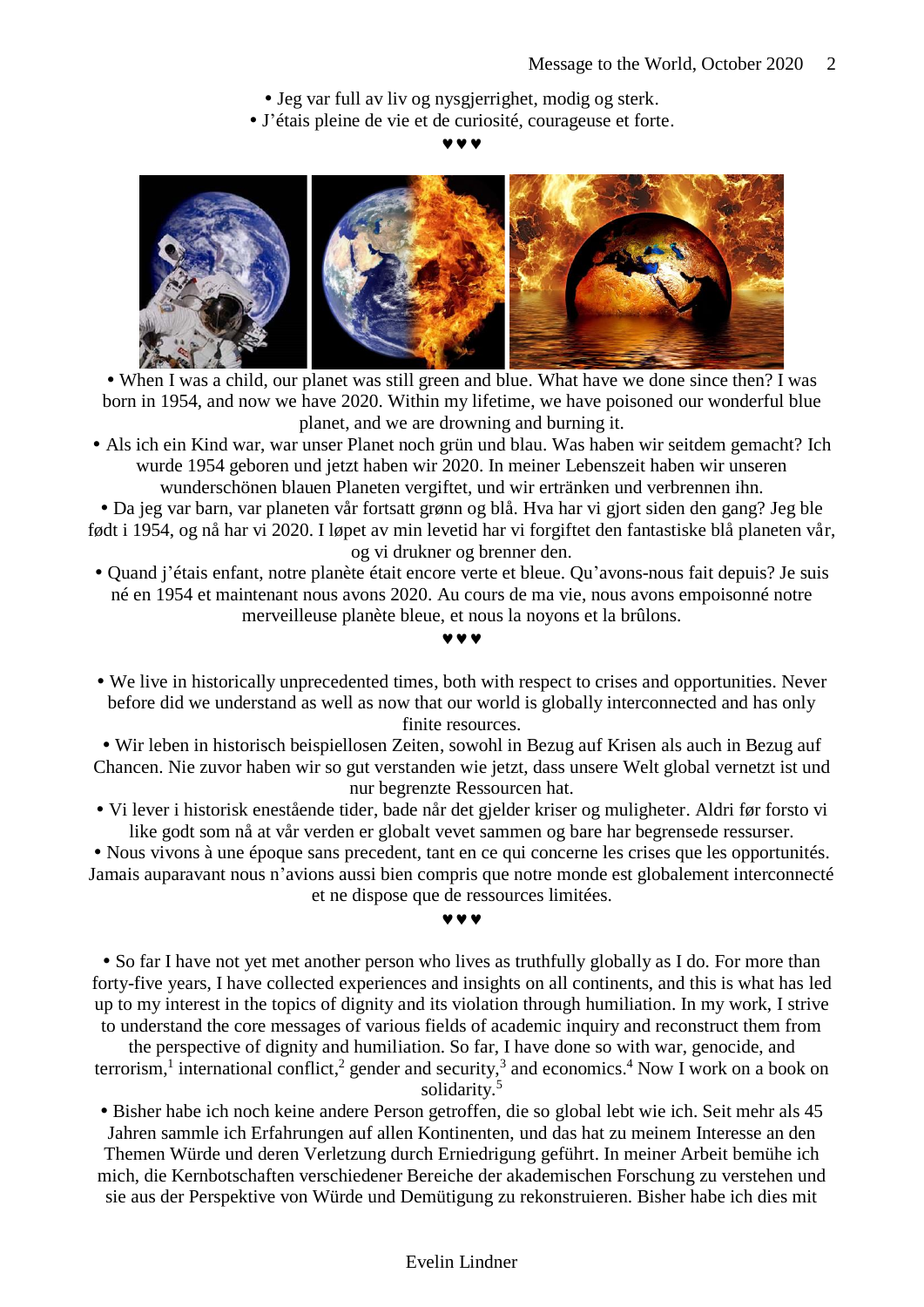Krieg, Völkermord und Terrorismus getan, mit internationalen Konflikten, Geschlechterbeziehungen und militärischer Sicherheit, sowie Ökonomie. Jetzt arbeite ich an einem Buch über Solidarität.

 Så langt har jeg ennå ikke møtt en annen person som lever så globalt som meg. I mer enn førtifem år har jeg samlet erfaringer på alle kontinenter som førte opp til min interesse for temaene verdighet

og dens krenkelse. I mitt arbeid streber jeg etter å forstå kjernebudskapene i ulike fagfelt og rekonstruere dem fra verdighetens og ydmykelsens perspektiv. Så langt har jeg gjort det med krig, folkemord og terrorisme, internasjonal konflikt, kjønn og sikkerhet, og økonomi. Nå jobber jeg med en bok om solidaritet.

 Jusqu'à présent, je n'ai pas encore rencontré une autre personne qui vit aussi global que moi. Depuis plus de quarante-cinq ans, j'ai recueilli des expériences et des idées sur tous les continents, ce qui a conduit à mon intérêt pour les thèmes de la dignité et de sa violation par l'humiliation. Dans mon travail je cherche à comprendre les messages clés de divers domaines de recherche

académique et les reconstruire du point de vue de la dignité et l'humiliation. Jusqu'à présent, je l'ai fait avec la guerre, le génocide et le terrorisme, les conflits internationaux, relations entre les sexes

et de la sécurité militaire, et l'économie. Maintenant je travaille sur un livre sur la solidarité.

 $v v v$ 

 I dedicate my entire life to nurturing a global dignity community as a seed for future generations to bring back and replenish our blue planet. I work day and night to nurture a global village that is able to heed the ancient proverb that 'it takes a village to raise a child'.

 Ich widme mein ganzes Leben dem Aufbau einer globalen Würdegemeinschaft als Keim für zukünftige Generationen, um unseren blauen Planeten zurückzubringen. Ich arbeite Tag und Nacht für ein globales Dorf, das das alte Sprichwort "Es braucht ein Dorf, um ein Kind zu erziehen" beachten kann.

 Jeg vier hele livet mitt på å bygge et globalt verdighetssamfunn som et frø for fremtidige generasjoner å bringe tilbake vår blå planet. Jeg jobber dag og natt for å gi liv til en global landsby som er i stand til å ta vare på det eldgamle ordtaket at «det tar en landsby å oppdra et barn».

 Je consacre toute ma vie à nourrir une communauté mondiale de dignité en tant que semence pour les générations futures afin de reconstituer notre planète bleue. Je travaille jour et nuit pour entretenir un village mondial capable de tenir compte du proverbe ancien selon lequel «il faut un village pour élever un enfant».

#### www

- I therefore work for a new kind of courage and freedom, no longer the courage of combat, no longer the freedom of might to be right, no longer systemically normalised humiliation.
- Ich arbeite deshalb für eine neue Art von Mut und Freiheit, nicht länger den Mut zum Kampf, nicht die Freiheit des Stärkeren recht zu haben, nicht länger systemische Demütigungen.
- Jeg jobber derfor for en ny type mot og frihet, ikke lenger mot til kamp, ikke lenger den sterkes frihet til å ha rett, ikke lenger systemisk ydmykelse.

 Je travaille donc pour un nouveau type de courage et de liberté, non plus le courage du combat, non plus la liberté pour la force d'avoir raison, non plus l'humiliation systématiquement normalisée.

 $v v v$ 

 We, the species *Homo sapiens*, started our experiment with competition for domination roughly twelve thousand years ago, with what we call Neolithic Revolution. Within the past decades, we have maximised this strategy. By now, the biosphere, after having been treated by us humans as if it

were an enemy waiting to be conquered, is like a teacher who enlightens us that competition for domination is a sub-optimal strategy at best, if not collectively suicidal. Negligence of maintenance and replenishment is a hideous killer. The human body can illustrate this — I studied medicine so I

know that — heart attack, the typical emergency troubleshooter disease, is the outcome.<sup>6</sup> When nurturing is seen as negligible because it is 'feminine' and winning, victory, as desirable because it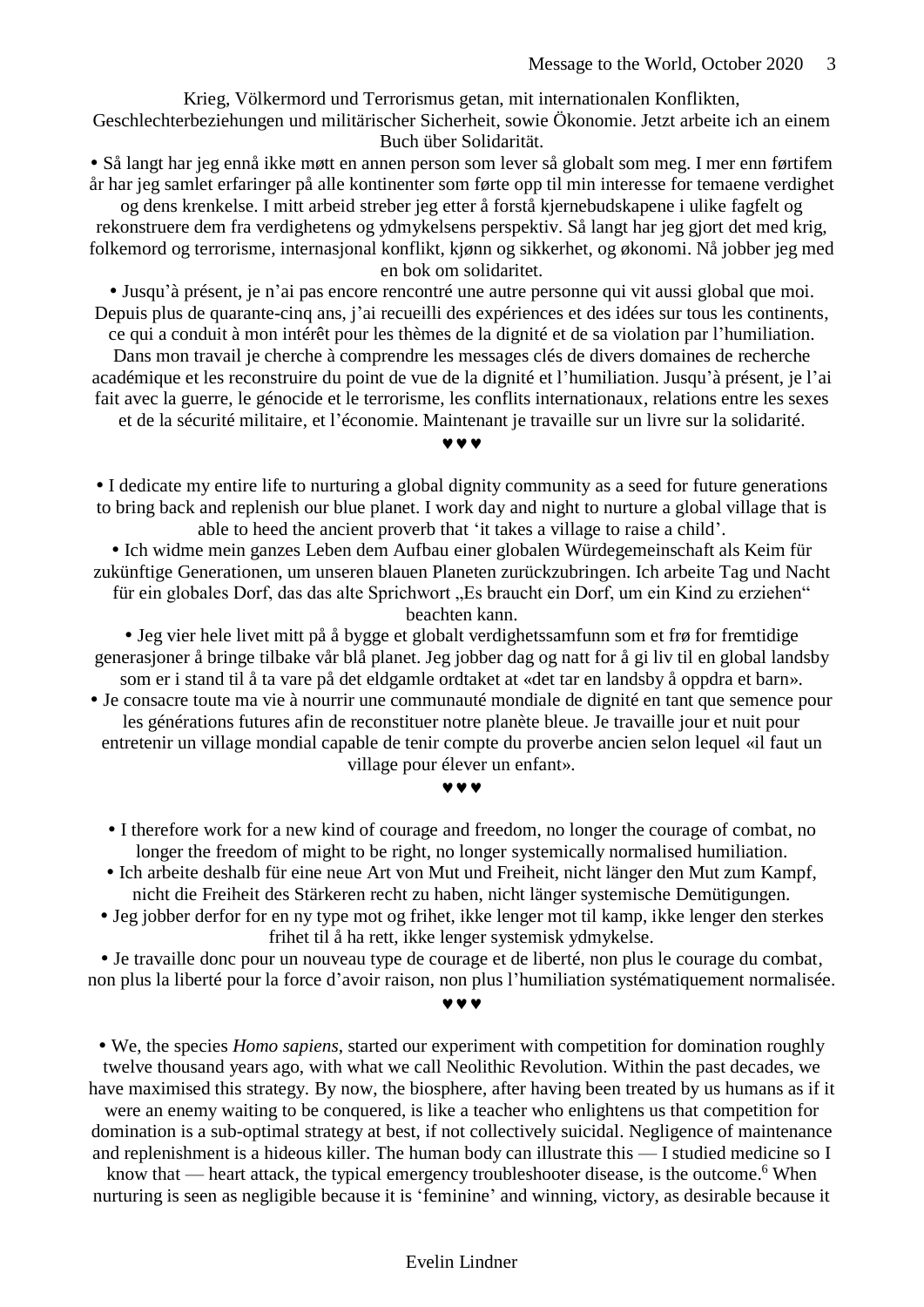is 'masculine', when the nurturing of relationships among ourselves and with nature is neglected, collapse is the result.

 Wir, die Spezies *Homo sapiens*, haben unser Experiment mit der Konkurrenz um die Herrschaft vor ungefähr zwölftausend Jahren mit der sogenannten neolithischen Revolution begonnen. In den letzten Jahrzehnten haben wir diese Strategie maximiert. Inzwischen ist die Biosphäre, nachdem sie von uns Menschen so behandelt wurde, als wäre sie ein Feind, der darauf wartet, erobert zu werden, wie ein Lehrer, der uns aufklärt, dass der Wettbewerb um die Herrschaft eine suboptimale Strategie

ist, bestenfalls, wenn nicht kollektiver Selbstmord. Das Vernachlässigen von Erholung ist ein hinterlistiger Todesbringer. Der menschliche Körper kann es veranschaulichen — ich habe Medizin

studiert, also weiss ich das — Herzinfarkt, die typische "Manager-Krankheit", ist das Ergebnis. Wenn Erholung und Fürsorge als vernachlässigbar angesehen werden, weil sie "weiblich" sind, und das Siegen als wünschenswert, weil sie "männlich" ist, wenn die Pflege der Beziehungen zwischen uns und zur Natur vernachlässigt wird, ist Zusammenbruch die Folge.

 Vi, *Homo sapiens*, begynte eksperimentet vårt med konkurranse om dominans for omtrent tolv tusen år siden, med det vi kaller neolittisk revolusjon. I løpet av de siste tiårene har vi maksimert denne strategien. Vår biosfære, etter å ha blitt behandlet av oss mennesker som om det var en fiende som ventet på å bli erobret, er nå som en lærer som opplyser oss om at konkurranse om dominans er en suboptimal strategi, i beste fall, om ikke kollektiv selvmord. Uaktsomhet ved vedlikehold og

påfyll er en lumsk dødsbringer. Menneskekroppen kan illustrere dette — jeg studerte medisin så jeg vet det — hjerteinfarkt, den typiske manager sykdommen, er resultatet. Når omsorg blir sett på som ubetydelig fordi det er «feminint» og å vinne som ønskelig fordi det er «maskulin», når pleie av

relasjoner mellom oss og med naturen blir neglisjert, er sammenbrudd resultatet. Nous, l'espèce *Homo sapiens*, avons commencé notre expérience de compétition pour la domination il y a environ douze mille ans, avec ce que nous appelons la Révolution Néolithique. Au cours des dernières décennies, nous avons maximisé cette stratégie. Désormais, la biosphère, après avoir été traitée par nous comme si elle était un ennemi qui attend d'être vaincu, est comme un enseignant qui nous éclaire que la compétition pour la domination est une stratégie sous-optimale, du moins, sinon collectivement suicidaire.

La négligence de la maintenance et la reconstitution est un tueur hideux. Le corps humain peut illustrer cela — j'ai étudié la médecine donc je le sais — une crise cardiaque, la maladie typique des dépanneurs d'urgence, en est le résultat. Lorsque nourricier est considéré comme négligeable parce qu'il est «féminin» et la victoire comme souhaitable parce qu'il est «masculin», lorsque l'entretien de relations entre nous et avec la nature est négligée, l'effondrement est le résultat.

 $\bm{v}$   $\bm{v}$ 

- In this situation, we do not wish to go 'back to the caves', neither do we want to go back to totalitarian dictatorship.
- In dieser Situation wollen wir weder "zurück in die Steinzeit Höhlen" noch zu totalitärer Diktatur. I denne situasjonen, ønsker vi ikke å gå «tilbake til steinalder hulene», heller ikke tilbake til totalitært diktatur.
	- Dans cette situation, nous ne souhaitons pas «retourner à l'âge de pierre», nous ne voulons pas non plus revenir à la dictature totalitaire.

#### $v v v$

 I work therefore for a new freedom, freedom *for* future global unity in diversity, freedom as responsible humility in equal dignity, freedom *from* outdated uniformity and division. I work for a new kind of courage, the courage to embrace the African *ubuntu* philosophy of 'I am because we are'. I work for the courage to harvest all unifying and dignifying aspects from all of our biological and cultural diversities, from all cultural practices and social-psychological skills that ever have emerged on planet Earth.<sup>7</sup> I recommend our indigenous knowledge systems,<sup>8</sup> our experiences with substantivist economies<sup>9</sup> and communal sharing,  $10$  and our philosophies that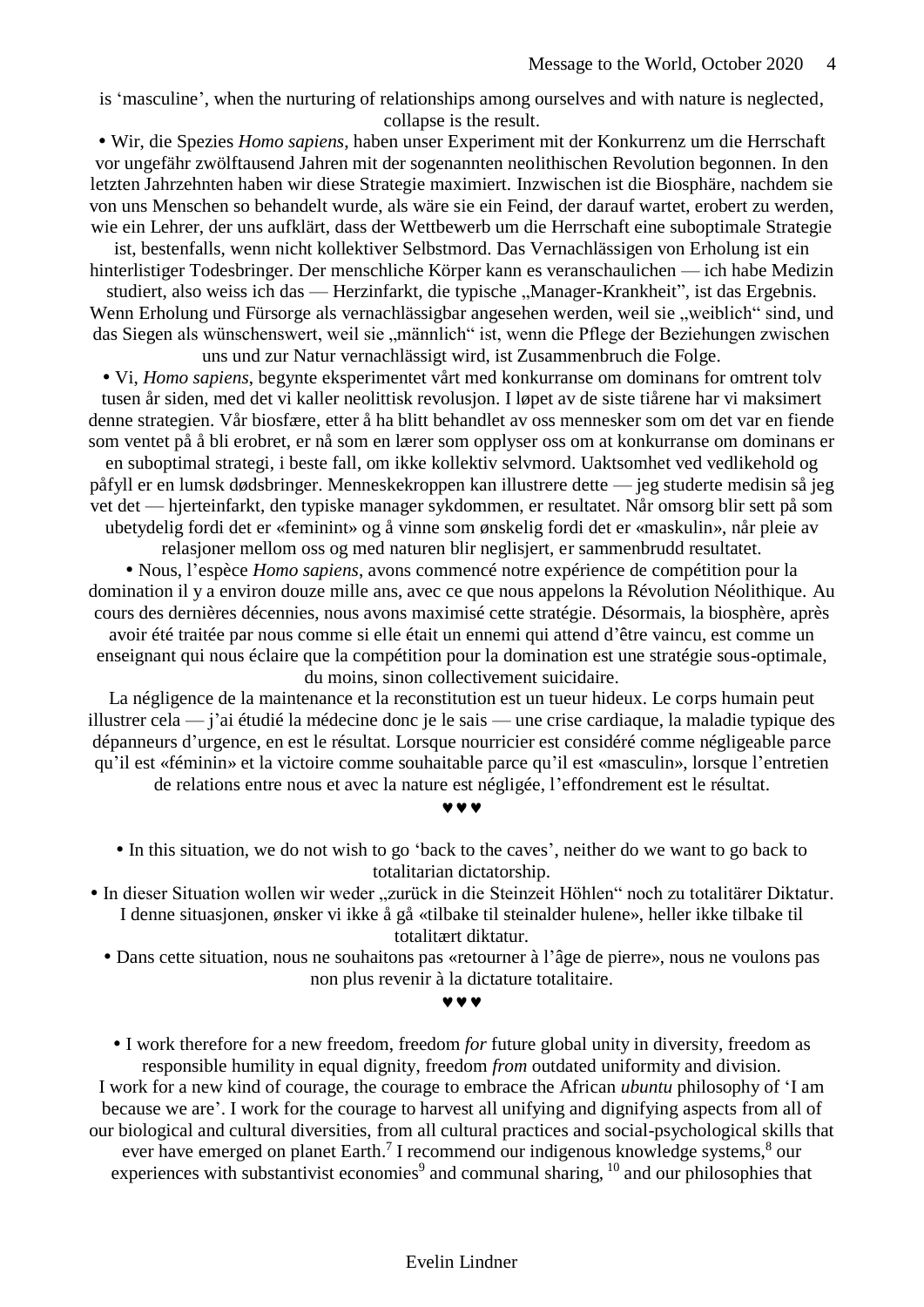indicate that life deserves awe and wonderment.

Short, I call for courage to nurture mutuality and partnership in loving care and solidarity. Ich arbeite für eine neue Freiheit, Freiheit *für* eine zukünftige globale Einheit in Vielfalt, Freiheit

als verantwortungsvolle Demut in gleicher Würde, Befreiung *von* veralteter Einheitlichkeit und Spaltung.

Ich arbeite deshalb für eine neue Art von Mut, den Mut, die afrikanische *Ubuntu*-Philosophie "Ich bin, weil wir sind" anzunehmen. Ich arbeite für den Mut, alle verbindenden und Würde bringenden Aspekte aus all unserer biologischen und kulturellen Vielfalt zu ernten, aus allen kulturellen Praktiken und sozialpsychologischen Fähigkeiten, die jemals auf dem Planeten Erde entstanden sind. Ich empfehle unsere indigenen Wissenssysteme, unsere Erfahrungen mit substanziellen Ökonomien und gemeinschaftlichem Teilen, und all unsere Philosophien, die darauf hinweisen, dass das Leben Ehrfurcht und Staunen verdient.

Kurz, ich rufe auf zu Mut, Gegenseitigkeit und Partnerschaft in liebevoller Fürsorge und Solidarität zu pflegen.

 Jeg arbeider derfor for en ny frihet, en frihet *for* fremtidig global enhet i mangfold, frihet som ansvarsfull ydmykhet i likeverd, frihet *fra* utdatert enhetlighet, ensformighet og splittelse. Jeg arbeider for en ny slags pågangsmot, mot til å omfavne den afrikanske *ubuntu*-filosofien «Jeg er fordi vi er». Jeg arbeider for motet til å høste alle aspekter som kan samle oss og øke verdighet fra all vårt biologiske og kulturelle mangfold, fra alle kulturelle praksiser og sosial-psykologiske ferdigheter som noensinne har dukket opp på planeten Jorden. Jeg anbefaler våre urfolks kunnskapssystemer, våre erfaringer med substantivistiske økonomier og felles deling, alle våre filosofier som indikerer at livet fortjener ærefrykt og undring.

Jeg er en stor tilhenger av den norske kulturarven av likeverd og dugnad. Kort, jeg etterlyser mot til å gi næring til gjensidighet og partnerskap i kjærlig omsorg og solidaritet. Je travaille pour une nouvelle liberté, une liberté *pour* une future unité mondiale en diversité, une liberté d'une humilité responsable en dignité égale, une libération *de* l'uniformité et division

dépassées.

Je travaille donc *pour* un nouveau type de courage, le courage d'embrasser la philosophie africaine *ubuntu* du «Je suis parce que nous sommes». Je travaille pour avoir le courage de récolter tous les aspects unificateurs et dignes de toutes nos diversités biologiques et culturelles, de toutes les pratiques culturelles et compétences socio-psychologiques qui ont jamais émergé sur la planète Terre. Je recommande nos systèmes de savoirs autochtones, nos expériences avec les économies substantivistes et le partage communautaire, toutes nos philosophies qui indiquent que la vie mérite l'émerveillement.

Bref, j'appelle au courage de nourrir la mutualité dans l'amour et la solidarité.



 $\bm{v}$   $\bm{v}$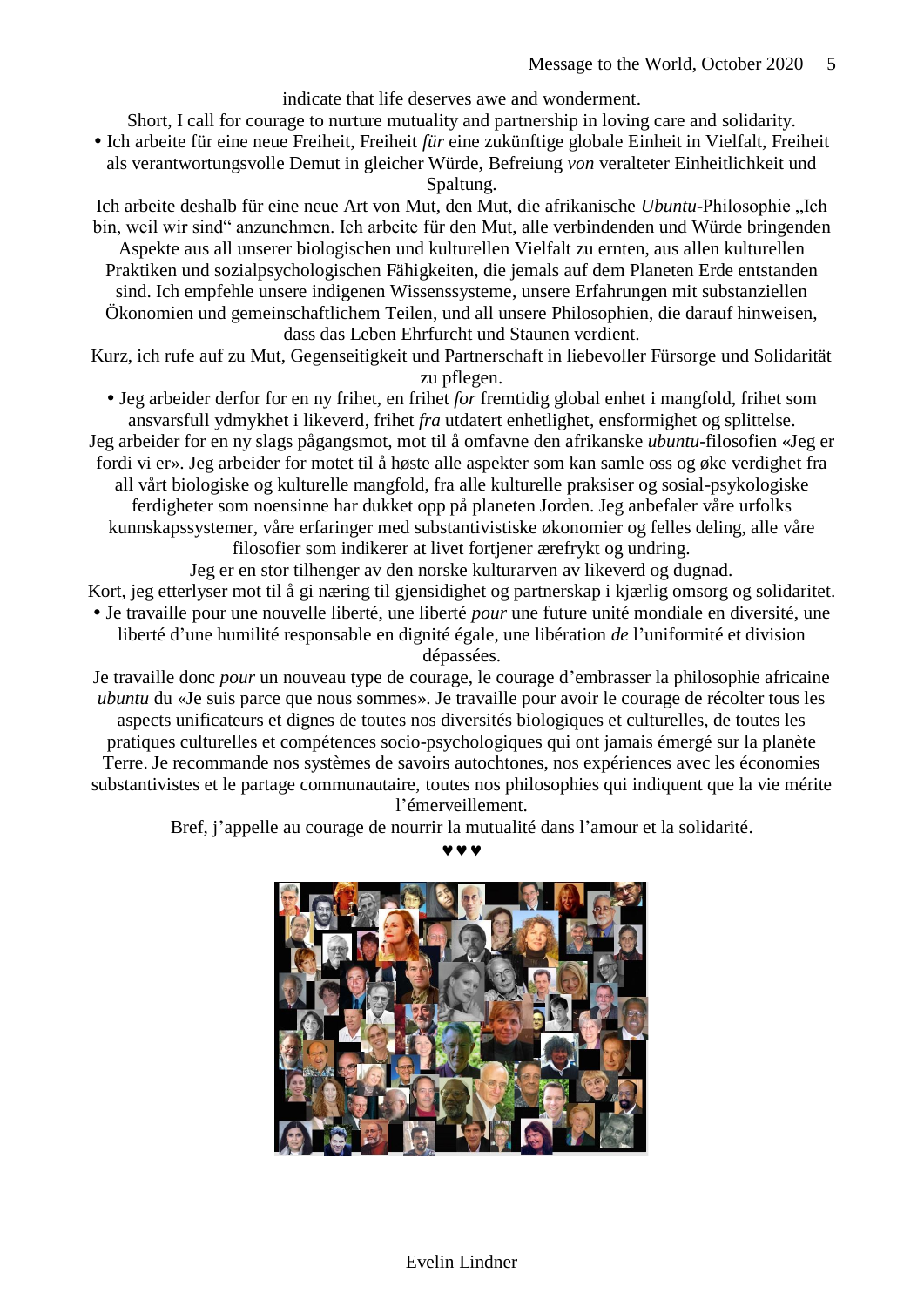Together with my dear Linda Hartling, a relational psychologist, and a dedicated core group of scholars and educators, I have the honour of nurturing a global collaborative fellowship of people who wish to walk the talk of dignity, and I do this since the idea for this work was born in  $2001$ .<sup>11</sup>

As the world watches the heart-breaking coronavirus pandemic unfold, our hope is for an exponential change of heart so that global unity rooted in respect for local diversity becomes

possible. The central question we face, which we must ask and answer together, remains:

*How must we, humankind, arrange our affairs on this planet so that dignified life will be possible in the long term?*

 Zusammen mit Linda Hartling, einer Beziehungspsychologin, und einer engagierten Kerngruppe von Wissenschaftlern und Pädagogen habe ich die Ehre, eine globale Gemeinschaft von Menschen zu fördern, die Würde in die Praxis umsetzen möchten, und ich tue das seit die Idee für diese Arbeit im Jahr 2001 geboren wurde.

Während die Welt beobachtet, wie sich die herzzerreißende Coronavirus-Pandemie entfaltet, hoffen wir auf eine exponentielle Veränderung des Herzens, damit globale Einheit möglich wird, die auf der Achtung der lokalen Vielfalt beruht. Die zentrale Frage, vor der wir stehen und die wir

gemeinsam stellen und beantworten müssen, bleibt:

*Wie können wir, die Menschheit, unsere Angelegenheiten auf diesem Planeten so gestalten, dass ein würdiges Leben langfristig möglich ist?*

 Sammen med Linda Hartling, en relasjonspsykolog, og en dedikert kjernegruppe av forskere og lærere, har jeg æren av å gi næring til et globalt fellesskap med mennesker som ønsker å praktisere verdighet, og jeg gjør dette siden ideen til dette arbeidet ble født i 2001.

Når verden ser den hjerteskjærende koronaviruspandemien utfolde seg, er vårt håp om en eksponentiell hjerteendring slik at global enhet forankret i respekt for lokalt mangfold blir mulig.

Det sentrale spørsmålet vi står overfor, som vi må stille og svare på sammen, gjenstår: *Hvordan må vi, menneskeheten, ordne våre saker på denne planeten slik at verdig liv blir mulig på* 

*lang sikt?*

 En collaboration avec Linda Hartling, une psychologue relationnelle, et un groupe d'universitaires et d'éducateurs dévoués, j'ai l'honneur de nourrir un groupe collaboratif mondial de personnes qui souhaitent pratiquer la dignité, et je fais ça depuis l'idée de ce travail est née en 2001.

Alors que le monde regarde la pandémie de coronavirus se dérouler, notre espoir est un changement exponentiel de cœur afin que l'unité mondiale enracinée dans le respect de la diversité locale

devienne possible. La question centrale à laquelle nous sommes confrontés, à laquelle nous devons répondre ensemble, demeure:

*Comment devons-nous, l'humanité, organiser nos affaires sur cette planète pour qu'une vie digne soit possible à long terme?*

### $\boldsymbol{u}$   $\boldsymbol{u}$

### **References**

Fiske, Alan Page (1991). *Structures of social life: The four elementary forms of human relations – communal sharing, authority ranking, equality matching, market pricing*. New York: Free Press.

Hartling, Linda Margaret (1996). *Humiliation: Assessing the specter of derision, degradation, and debasement*. Cincinnati, OH: Union Institute Graduate School, doctoral dissertation.

Hartling, Linda Margaret, and Evelin Gerda Lindner (2018). "Dignity in times of crises: Communicating the need for global social climate change." In *Routledge media and humanitarian action handbook*, edited by Purnaka L. de Silva, and Robin Andersen, chapter 4, pp. 45–59. Abingdon-on-Thames: Routledge.

Lindner, Evelin Gerda (1993). *Lebensqualität im ägyptisch-deutschen Vergleich: Eine interkulturelle Untersuchung an drei Berufsgruppen (Ärzte, Journalisten, Künstler)*. Hamburg, Germany: University of Hamburg, Department of Psychological Medicine, doctoral dissertation in medicine.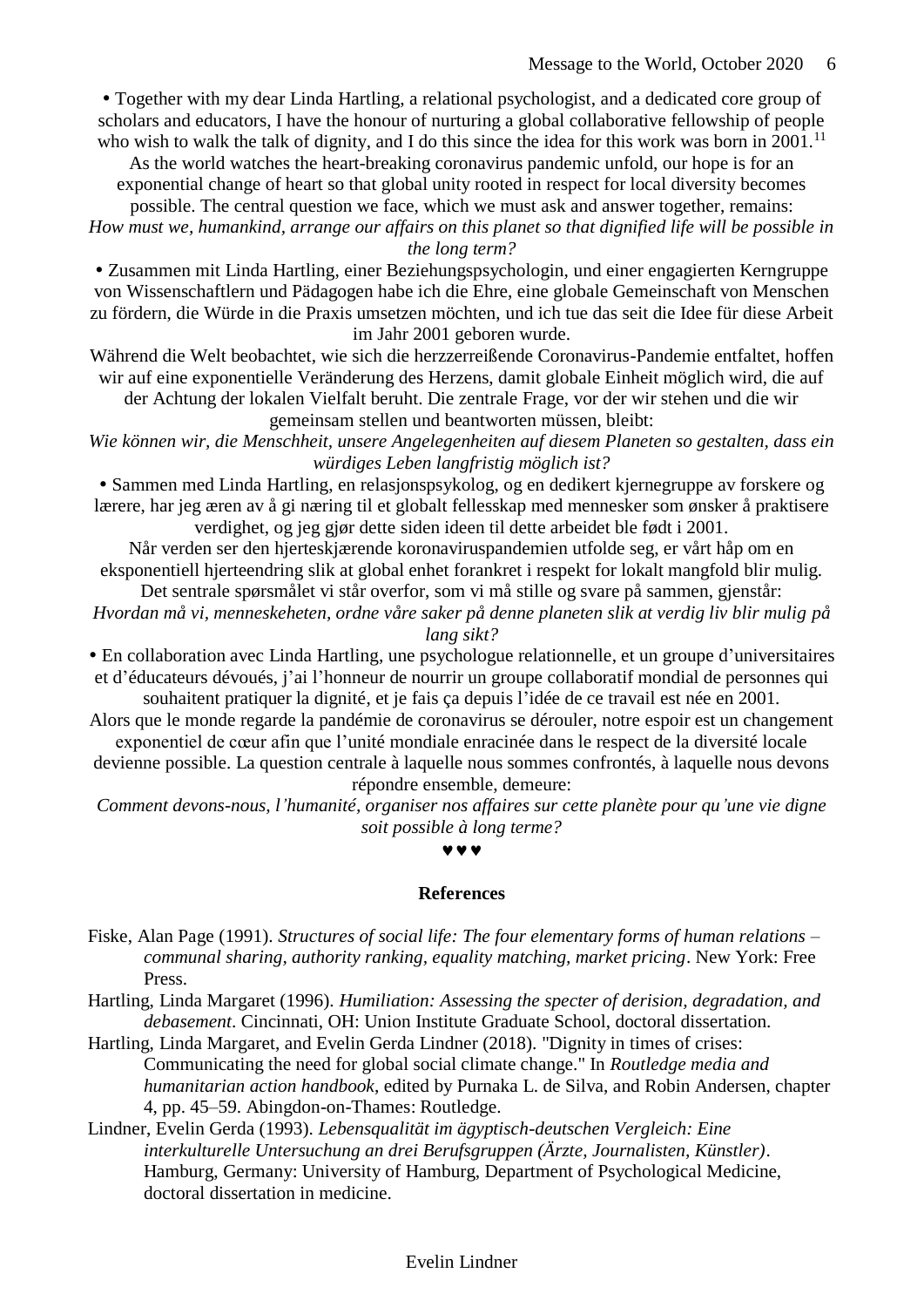- Lindner, Evelin Gerda (2000). *The psychology of humiliation: Somalia, Rwanda / Burundi, and Hitler's Germany*. Oslo: University of Oslo, Department of Psychology, doctoral dissertation.
- Lindner, Evelin Gerda (2006). *Making enemies: Humiliation and international conflict*. Westport, CT: Praeger Security International, Greenwood.
- Lindner, Evelin Gerda (2007). "Avoiding humiliation From intercultural communication to global interhuman communication." In *Journal of Intercultural Communication, SIETAR Japan*, *10*, 21–38.
- Lindner, Evelin Gerda (2009). *Emotion and conflict: How human rights can dignify emotion and help us wage good conflict*. Westport, CT: Praeger, Greenwood.
- Lindner, Evelin Gerda, and Desmond Tutu (Foreword) (2010). *Gender, humiliation, and global security: Dignifying relationships from love, sex, and parenthood to world affairs*. Santa Barbara, CA: Praeger, ABC-CLIO.
- Lindner, Evelin Gerda (2012). *A dignity economy: Creating an economy which serves human dignity and preserves our planet*. Lake Oswego, OR: World Dignity University Press.
- Lindner, Evelin Gerda (2017). *Honor, humiliation, and terror: An explosive mix And how we can defuse it with dignity*. Lake Oswego, OR: World Dignity University Press, Dignity Press.
- Lindner, Evelin Gerda (2021). *From humiliation to dignity: For a future of global solidarity*. Lake Oswego, OR: World Dignity University Press, Dignity Press.
- Odora Hoppers, Catherine Alum (Ed.) (2002). *Indigenous knowledge and the integration of knowledge systems: Towards a philosophy of articulation*. Claremont, South Africa: New Africa Books.
- Polanyi, Karl Paul, and Joseph E. Stiglitz (Foreword) (1944/2001). *The great transformation: The political and economic origins of our time*. 2nd edition. Boston, MA: Beacon Press, first published by Farrar and Rinehart, 1944.

### **Endnotes**

 $\overline{a}$ 

<sup>1</sup> *The psychology of humiliation: Somalia, Rwanda / Burundi, and Hitler's Germany* was my doctoral dissertation in social psychology. See Lindner, 2000. *Quality of life: A German-Egyptian comparative study* (in German) was my doctoral dissertation in psychological medicine. See Lindner, 1993. *Honor, humiliation, and terror: An explosive mix – and how we can defuse it with dignity*, was my fifth book. See Lindner, 2017.

<sup>2</sup> *Making enemies: Humiliation and international conflict* was my first book on dignity and humiliation and how we may envision a more dignified world. See Lindner, 2006. *Emotion and conflict: How human rights can dignify emotion and help us wage good conflict* was my second book. See Lindner, 2009.

<sup>3</sup> *Gender, humiliation, and global security* was my third book, published in 2010. Archbishop Desmond Tutu kindly contributed with a foreword. See Lindner and Desmond Tutu (Foreword), 2010.

<sup>4</sup> *A dignity economy: Creating an economy that serves human dignity and preserves our planet* was my fourth book. See Lindner, 2012.

<sup>5</sup> *From humiliation to dignity: For a future of global solidarity*. See Lindner, 2021.

<sup>6</sup> When people are in danger, adrenaline rushes into their blood stream and the maintenance tasks of the body are put on wait. For a short while, this is tolerable. However, under conditions of continuous strain, of neverending states of emergency, when essential maintenance is neglected for too long, the body breaks down. Heart attack — the typical emergency troubleshooter disease — is the outcome.

<sup>7</sup> See Lindner, 2007.

<sup>8</sup> See, among others, Odora Hoppers, 2002.

<sup>9</sup> The opposition between *substantivist* and *formalist* economic models was proposed by economist Karl Polanyi in 1944, see Polanyi and Joseph E. Stiglitz (Foreword), 1944/2001.